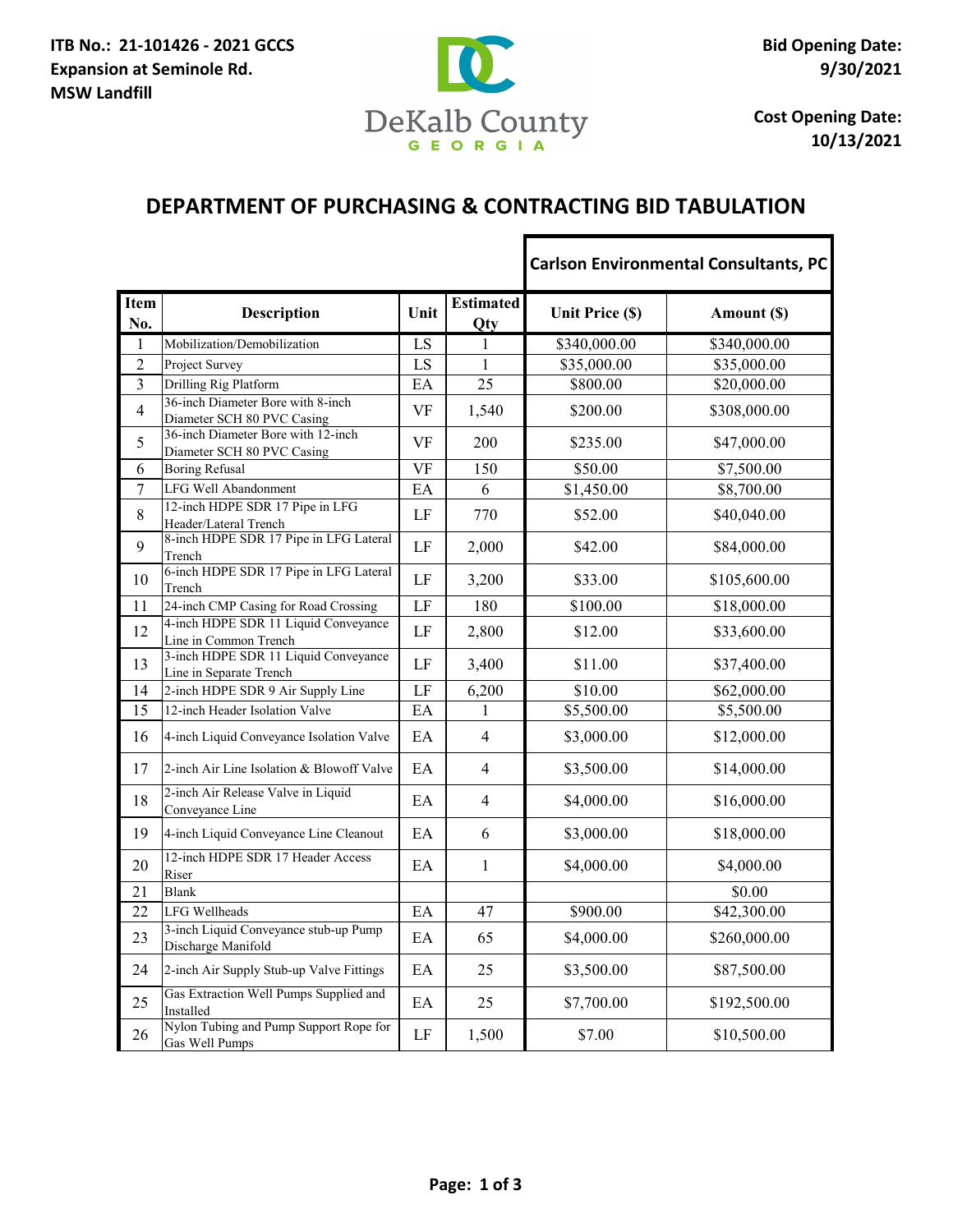## **ITB No.: 21-101426 - 2021 GCCS Expansion at Seminole Rd. MSW Landfill**



Г

**Cost Opening Date: 10/13/2021**

ī

|                    |                                                                                         |           |                         |                        | <b>Carlson Environmental Consultants, PC</b> |
|--------------------|-----------------------------------------------------------------------------------------|-----------|-------------------------|------------------------|----------------------------------------------|
| <b>Item</b><br>No. | <b>Description</b>                                                                      | Unit      | <b>Estimated</b><br>Qty | <b>Unit Price (\$)</b> | Amount (\$)                                  |
| 27                 | <b>GCCS</b> Sign                                                                        | EA        | 60                      | \$300.00               | \$18,000.00                                  |
| 28                 | Sodding - Phase 1/2/2A Side Slopes                                                      | SY        | 20,000                  | \$4.50                 | \$90,000.00                                  |
| 29                 | Seeding - Phase 3 Seeding and Erosion<br><b>Control Matting Side Slopes</b>             | <b>SY</b> | 21,000                  | \$1.35                 | \$28,350.00                                  |
| 30                 | Tie-in to Existing 24-inch Header                                                       | EA        | 3                       | \$8,300.00             | \$24,900.00                                  |
| 31                 | Tie-in to Existing 10-inch Lateral                                                      | EA        | $\mathbf{1}$            | \$4,300.00             | \$4,300.00                                   |
| 32                 | Tie-in to Existing 6-inch Lateral/Riser                                                 | EA        | 11                      | \$1,500.00             | \$16,500.00                                  |
| 33                 | Tie-in to Existing 6-inch Lateral Riser at<br>Well to be Abandoned                      | EA        | $\overline{4}$          | \$2,250.00             | \$9,000.00                                   |
| 34                 | Tie-in to Existing 2-inch Air Supply Line                                               | EA        | 20                      | \$300.00               | \$6,000.00                                   |
| 35                 | Tie-in to Existing 3" Liquid Conveyance<br>Line                                         | EA        | 20                      | \$400.00               | \$8,000.00                                   |
| 36                 | 8-inch Header Isolation Valve                                                           | EA        | 3                       | \$3,000.00             | \$9,000.00                                   |
| 37                 | 6-inch or 8-inch HDPE SDR 17 Landfill<br>Gas Lateral Pipe in Deeper Trench of 5-8 ft    | LF        | 100                     | \$45.00                | \$4,500.00                                   |
| 38                 | 3-inch HDPE SDR 11 x 6-inch SDR 17<br>Dual Contained Liquid Conveyance Line             | LF        | 5,900                   | \$50.00                | \$295,000.00                                 |
| 39                 | 2-inch Air Line Abandonment                                                             | EA        | 18                      | \$700.00               | \$12,600.00                                  |
| 40                 | 3-inch Liquid Conveyance Line<br>Abandonment                                            | EA        | 18                      | \$900.00               | \$16,200.00                                  |
| 41                 | 6-inch Lateral Abandonment                                                              | EA        | 6                       | \$1,000.00             | \$6,000.00                                   |
| 42                 | 6-inch Lateral Riser Abandonment                                                        | EA        | 12                      | \$1,000.00             | \$12,000.00                                  |
| 43                 | 40-mil LLDPE Geomembrane Textured<br>Liner Flap with Neoprene Gasket                    | EA        | 60                      | \$1,500.00             | \$90,000.00                                  |
| 44                 | 3-inch HDPE SDR 11 x 6-inch SDR 17<br>Dual Contained Liquid Conveyance Line<br>Cleanout | EA        | 5                       | \$6,000.00             | \$30,000.00                                  |
| 45                 | 3-inch Liquid Conveyance Line Isolation<br>Valve with Vault Box                         | EA        | 3                       | \$4,000.00             | \$12,000.00                                  |
| 46                 | 3-inch Air Release Valve in Dual<br>Contained Liquid Conveyance Line                    | EA        | $\overline{4}$          | \$6,000.00             | \$24,000.00                                  |
| 47                 | Tie-in to Existing 6-inch x 3-inch Liquid<br>Conveyance HDPE Line                       | EA        | $\overline{2}$          | \$1,800.00             | \$3,600.00                                   |
| 48                 | 12-inch CMP/Corrugated Casing for Berm<br>crossing                                      | LF        | 600                     | \$70.00                | \$42,000.00                                  |
| 49                 | Gas Extraction Well Pumps Supplied                                                      | EA        | 27                      | \$7,700.00             | \$207,900.00                                 |
| 50                 | 6-inch x 3-inch Dual Contained Tee in<br>Liquid Conveyance Stub-up for Future Tie-      | EA        | 10                      | \$1,000.00             | \$10,000.00                                  |
|                    | ın                                                                                      |           |                         |                        |                                              |